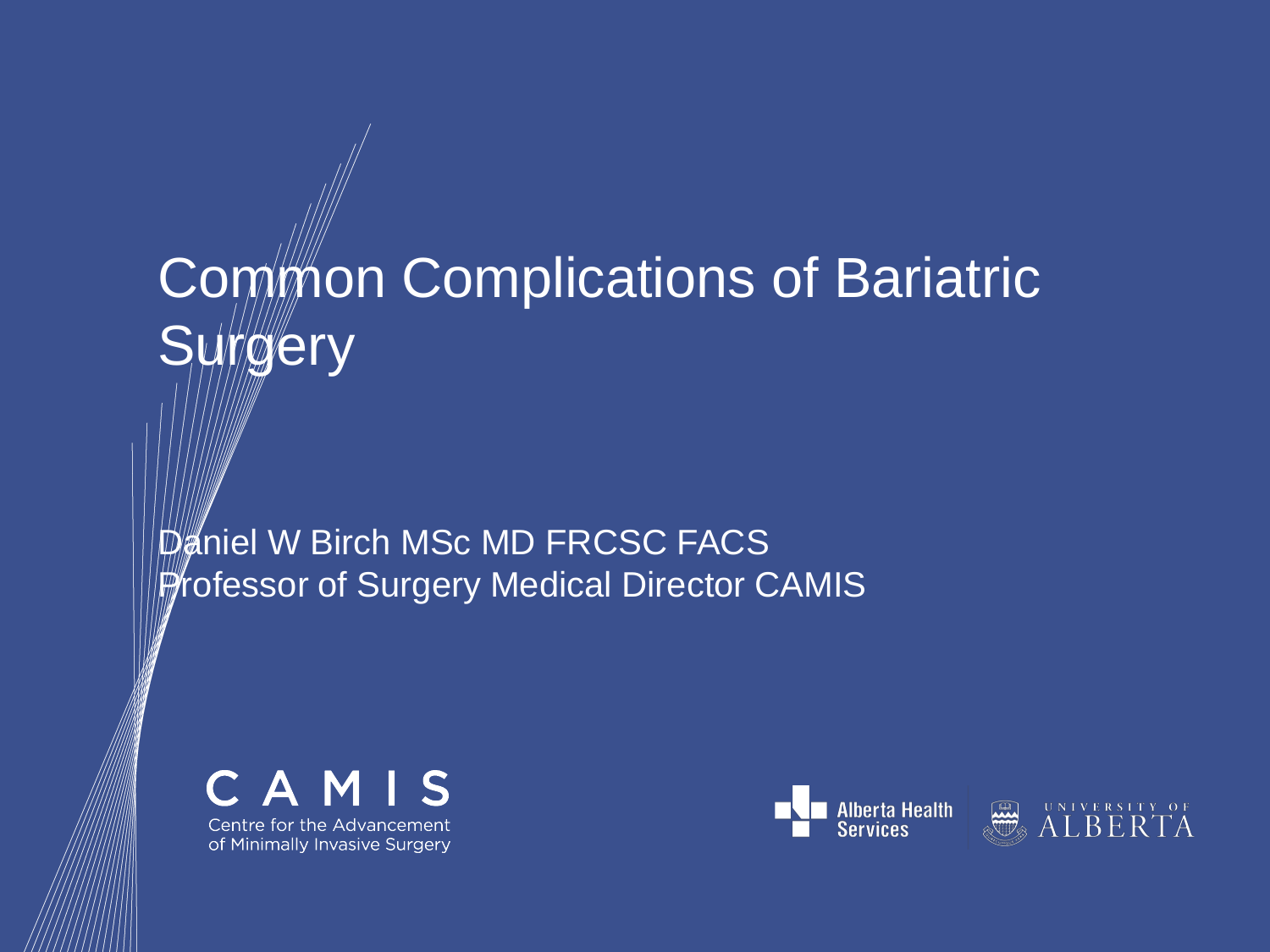

# Faculty/Presenter Disclosure

- **Faculty: Daniel W Birch**
- **Relationships with commercial interests:**
	- **CAMIS Educational Grants: J&J/EES, Stryker, Covidien**



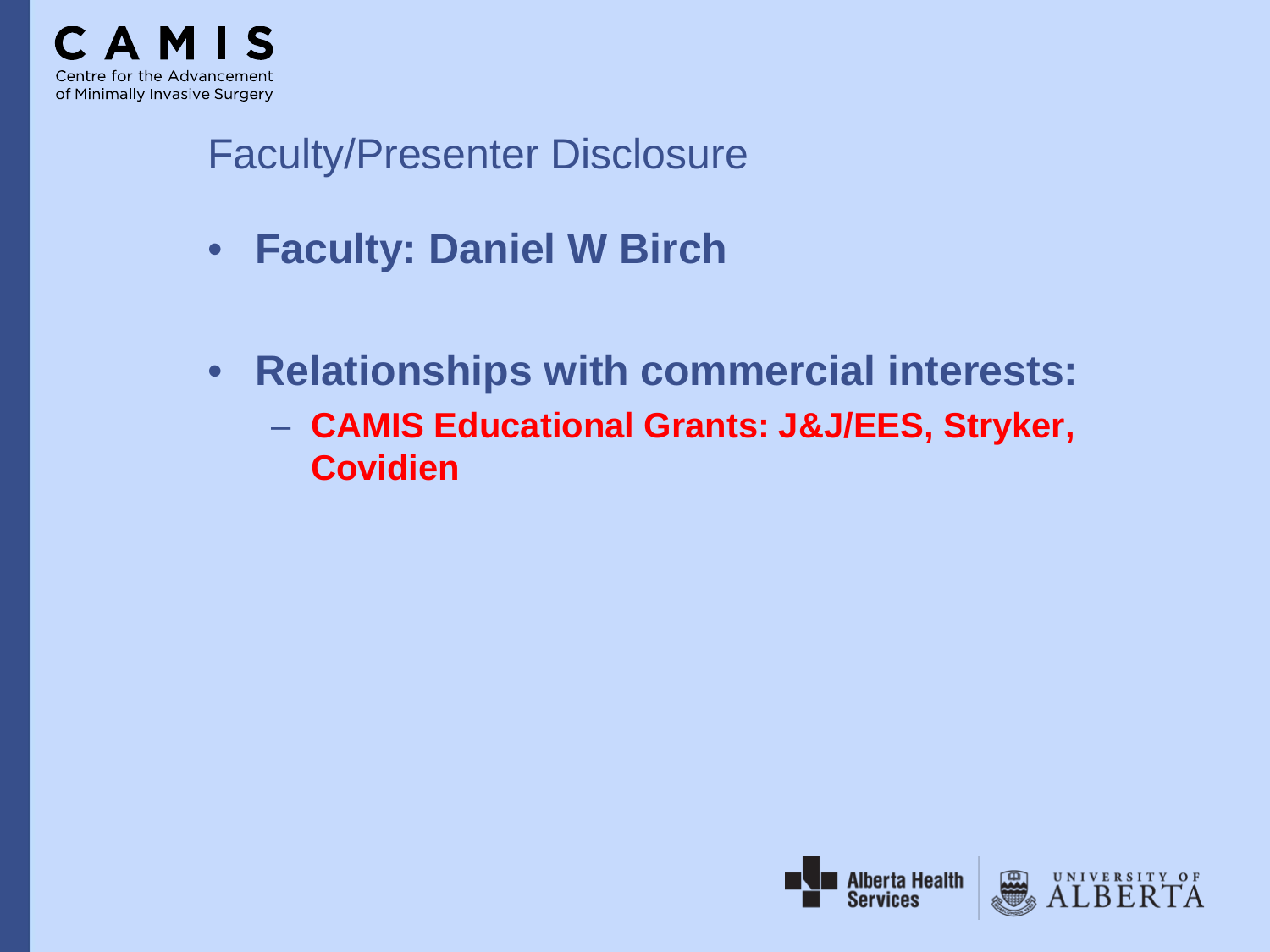

# Bariatric Surgery

Major abdominal / gastrointestinal surgery with all inherent predictable complications

Volume (program) will influence overall risk/outcomes

Thoughtful approach to patient - considering all management options in a multidisciplinary process will lead to appropriate outcomes and risks

Unexpected/unpredictable outcomes may still occur



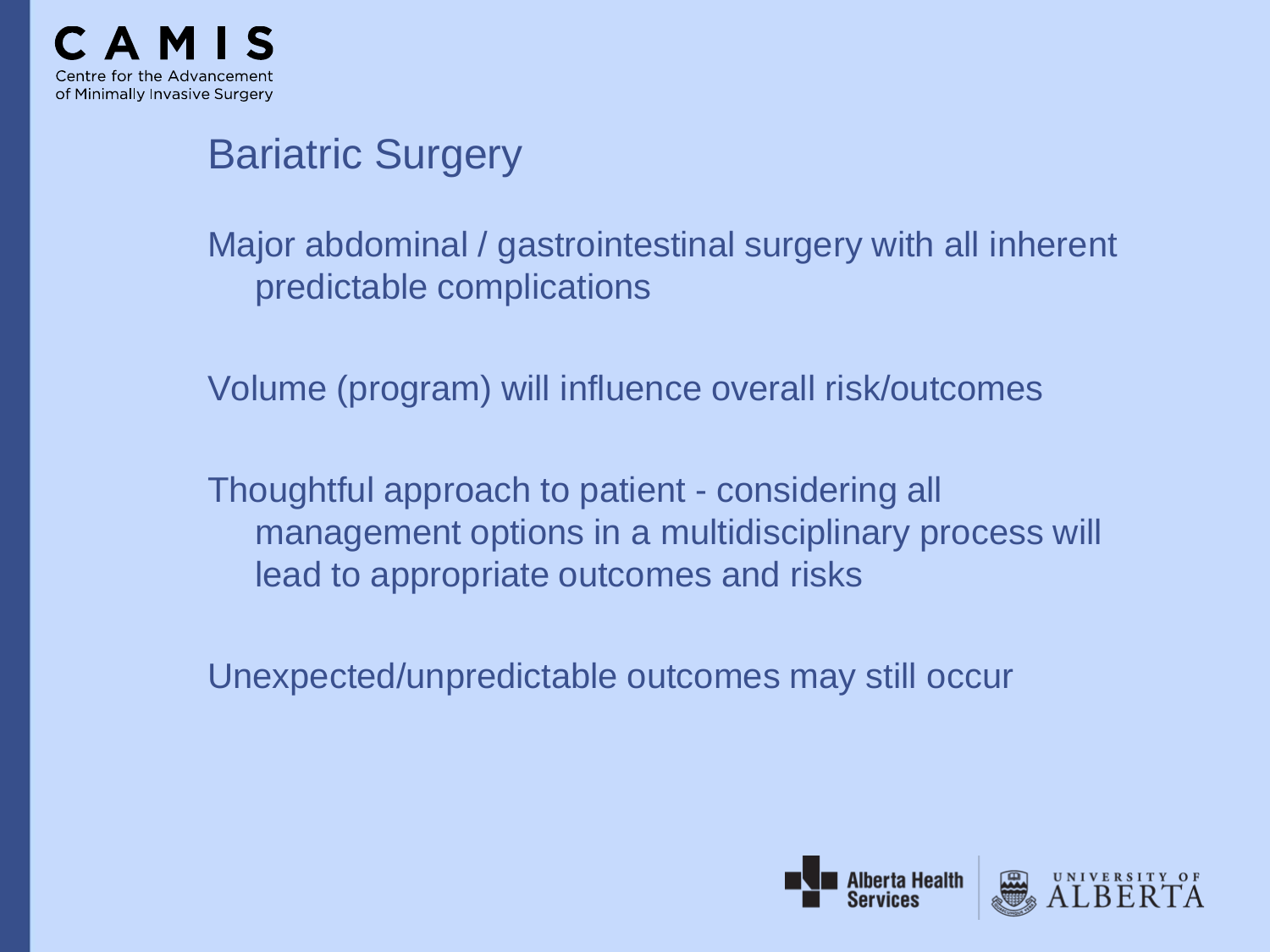

# Anesthesia

Complications of general anesthetic, intubation, intravenous lines are uncommon

Complications related to patient positioning, moving and transport uncommon

All appropriate human resources (team) equipment essential for safe positioning and patient transport



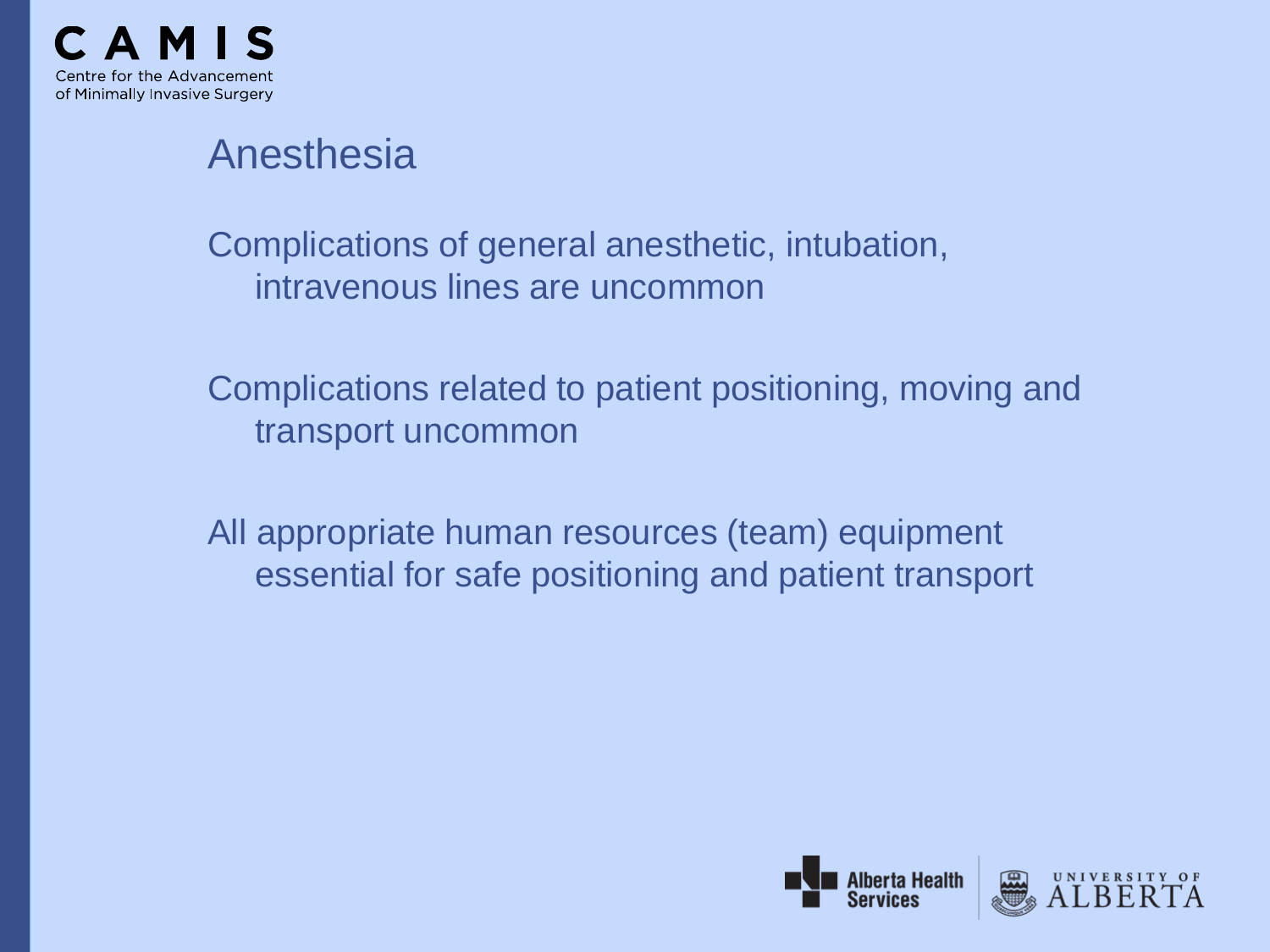

# Wound Complications

Minimally invasive surgery dominates the approach to surgical management

Complications related to access/trocars/instruments uncommon

Wound infections/hernias/pain/functional limitations dramatically reduced in MIS approach



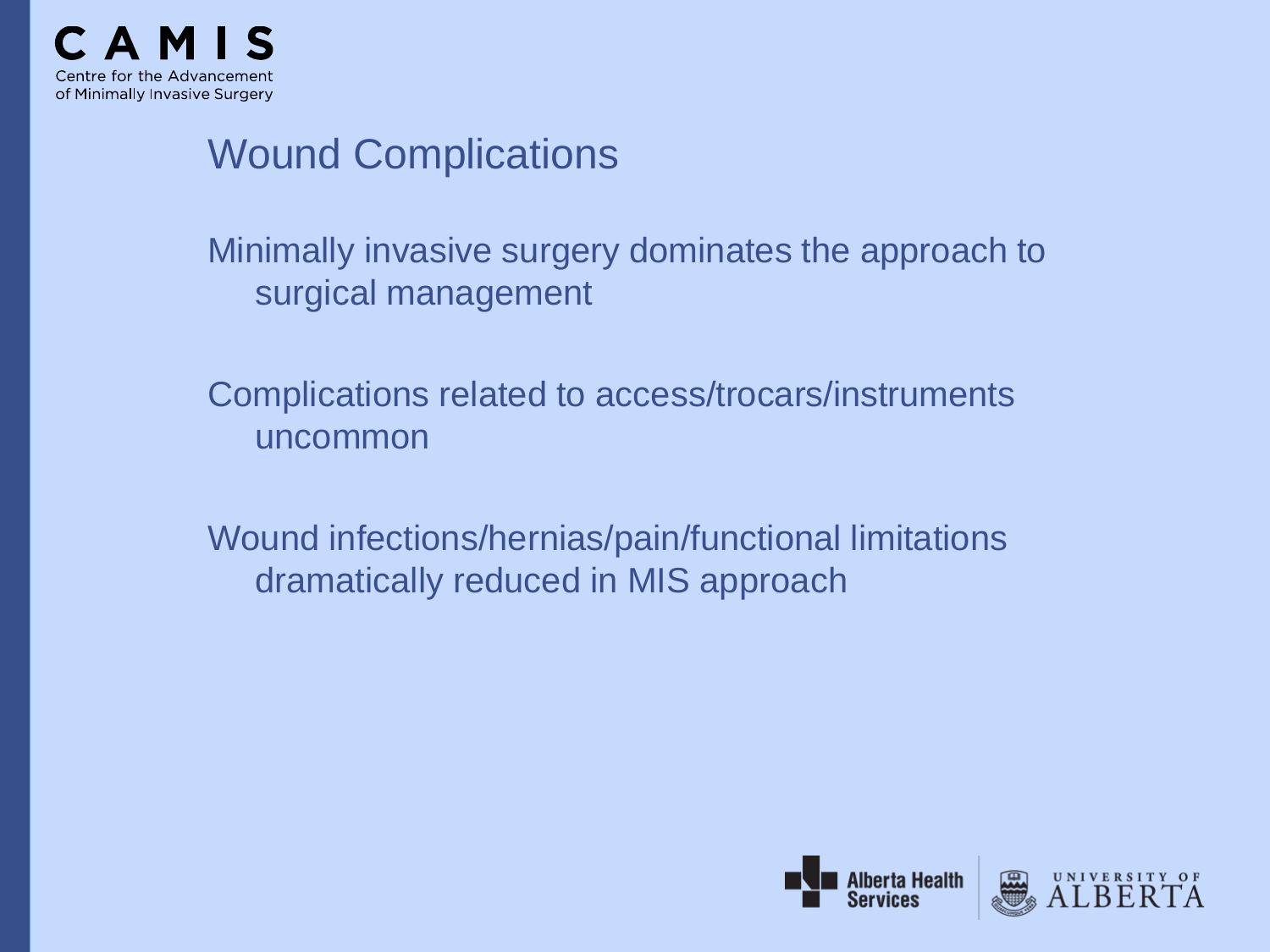

### Intra-operative complications

During surgery complications of hollow/solid organ injury, incorrect anatomy uncommon

Appropriate pre-operative patient preparation, medical optimization and weight loss (nutritional lifestyle, meal replacement strategies, pharmacologic) will reduce risks of major organ / vascular injury

Experience of surgical team is critical to success



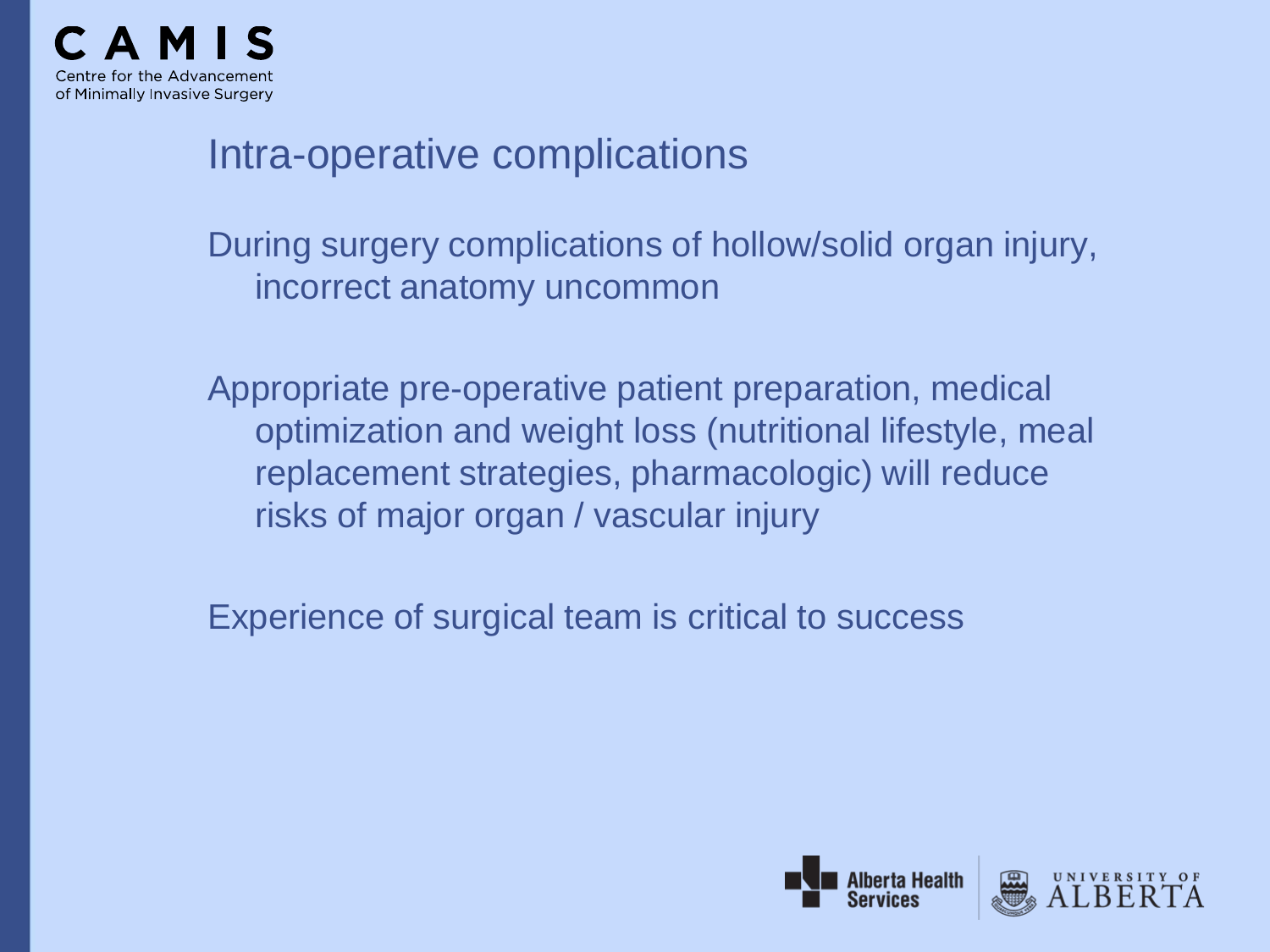

# Early Post-operative Complications

MBSAQIP database:

2015/16: 243,747 patients RYGB or LSG

Primary bariatric surgery

Rates of reoperation or reintervention low at 1.2% (includes upper endoscopy)

*Ladak et al: Rates of Reoperation and Reintervention Within 30 Days of Bariatric Surgery. In submission.*



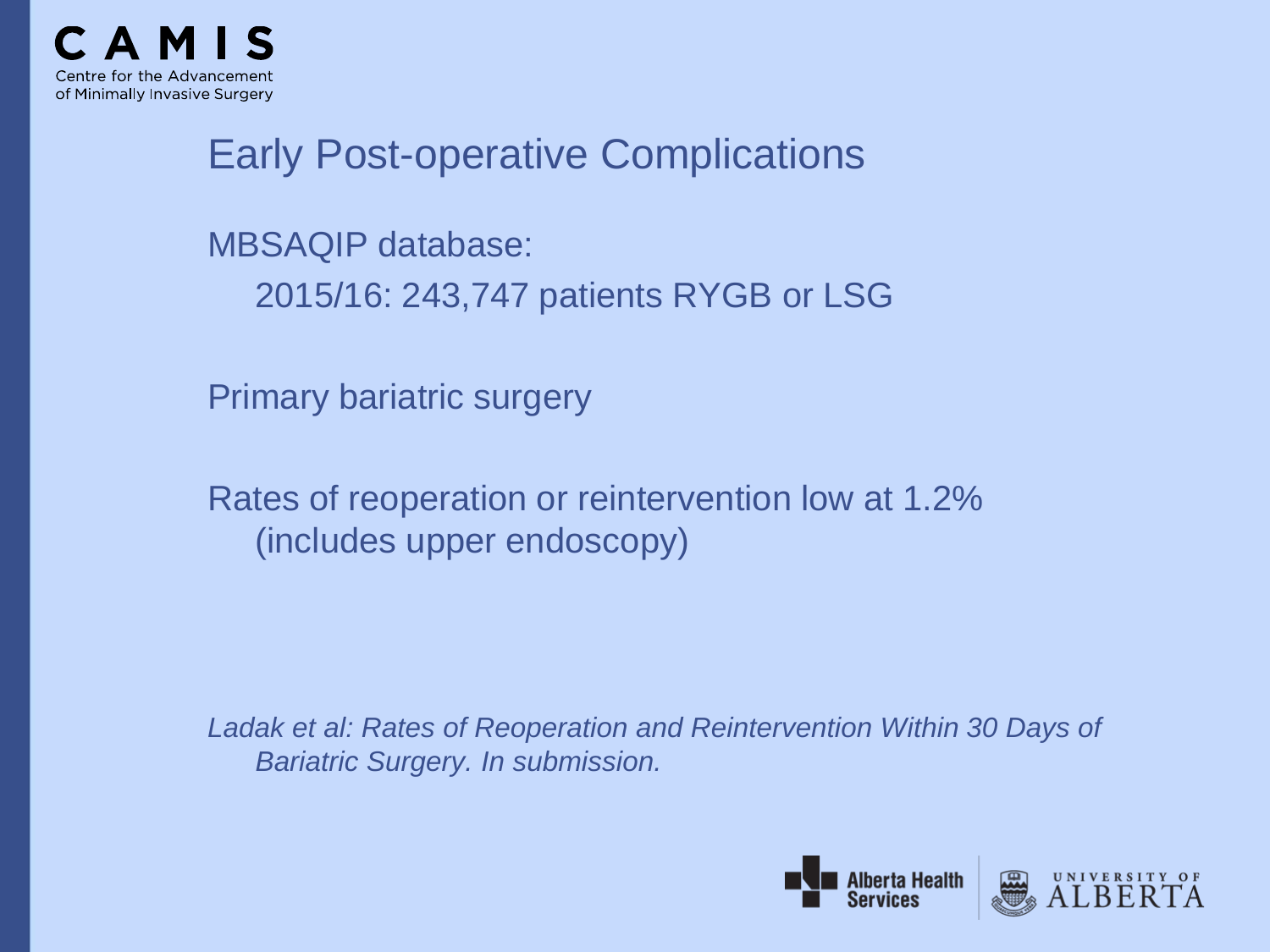#### **Table 3: Complications following bariatric surgery**

| <b>COMPLICATIONS</b>                                  | All $(n,%)$<br>$(n=243,747)$ | RYGB (n=69,411) | $LSG (n=174, 336)$ |
|-------------------------------------------------------|------------------------------|-----------------|--------------------|
| <b>MAJOR COMPLICATIONS</b>                            | 5,219 (2.14%)                | 2,399 (3.46%)   | 2,820 (1.62)       |
| <b>ANY CARDIAC EVENT</b><br>(MI, CPR, CARDIAC ARREST) | 173 (0.07%)                  | 72 (0.1%)       | 101(0.06)          |
| <b>PNEUMONIA</b>                                      | 508 (0.21%)                  | 285 (0.41%)     | 233 (0.13%)        |
| <b>ACUTE RENAL FAILURE</b>                            | 357(0.15)                    | 160 (0.23%)     | 197 (0.11%)        |
| <b>DVT</b>                                            | 648 (0.27%)                  | 207 (0.30%)     | 441 (0.25%)        |
| <b>SSI DEEP</b>                                       | 623 (0.26%)                  | 329 (0.47%)     | 294 (0.17%)        |
| <b>SSI SUPERFICIAL</b>                                | 1,076 (0.44%)                | 670 (0.97%)     | 406 (0.23%)        |
| <b>SEPSIS</b>                                         | 263 (0.11%)                  | 132 (0.19%)     | 131 (0.08%)        |
| <b>UNPLANNED INTUBATION</b>                           | 393 (0.16%)                  | 195 (0.28%)     | 197 (0.11%)        |
| <b>WOUND DISRUPTION</b>                               | 100 (0.04%)                  | 49 (0.07%)      | 51 (0.03%)         |
| <b>ANAST/STAPLE LINE LEAK</b>                         | 1,079 (0.44%)                | 403 (0.58%)     | 676 (0.39%)        |
| <b>SIGNIFICANT BLEED</b>                              | $2,294(0.94\%)$              | 1,187 (1.71%)   | 1,107 (0.63%)      |
| <b>COMA</b>                                           | $8(0.00\%)$                  | $1(0.00\%)$     | $7(0.00\%)$        |
| <b>CVA</b>                                            | 23 (0.01%)                   | $3(0.00\%)$     | 20 (0.01%)         |
| <b>DEATH</b>                                          | 239 (0.10%)                  | 108 (0.16%)     | 131 (0.08%)        |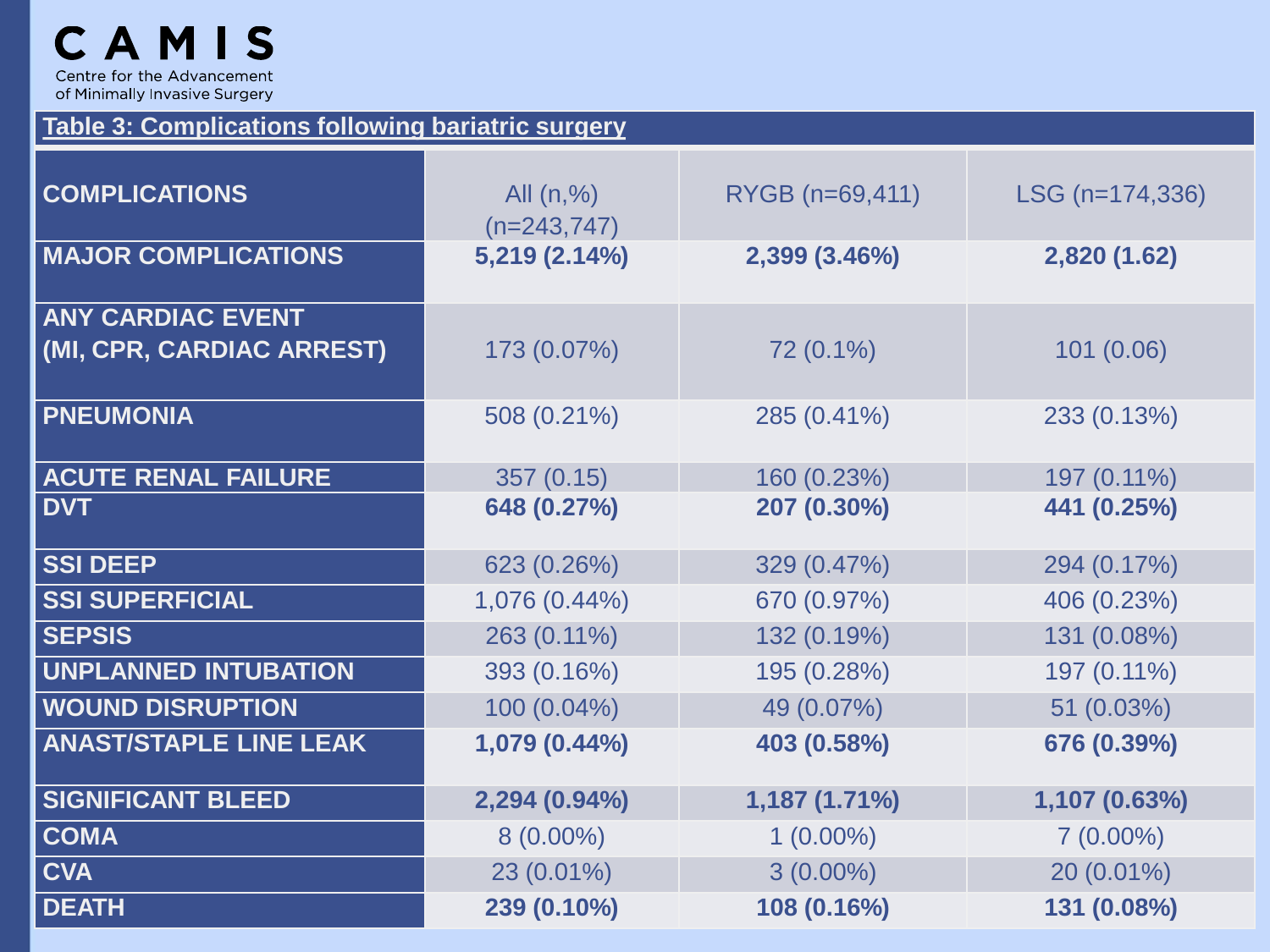

# LAGB

Failure to meet weight loss expectations

Reflux/regurgitation +/- esophageal dilation, dysmotility

Slip distally on stomach

Port site pain, port rotation

Band/tubing erosion

*\*influence of band adjustment process*



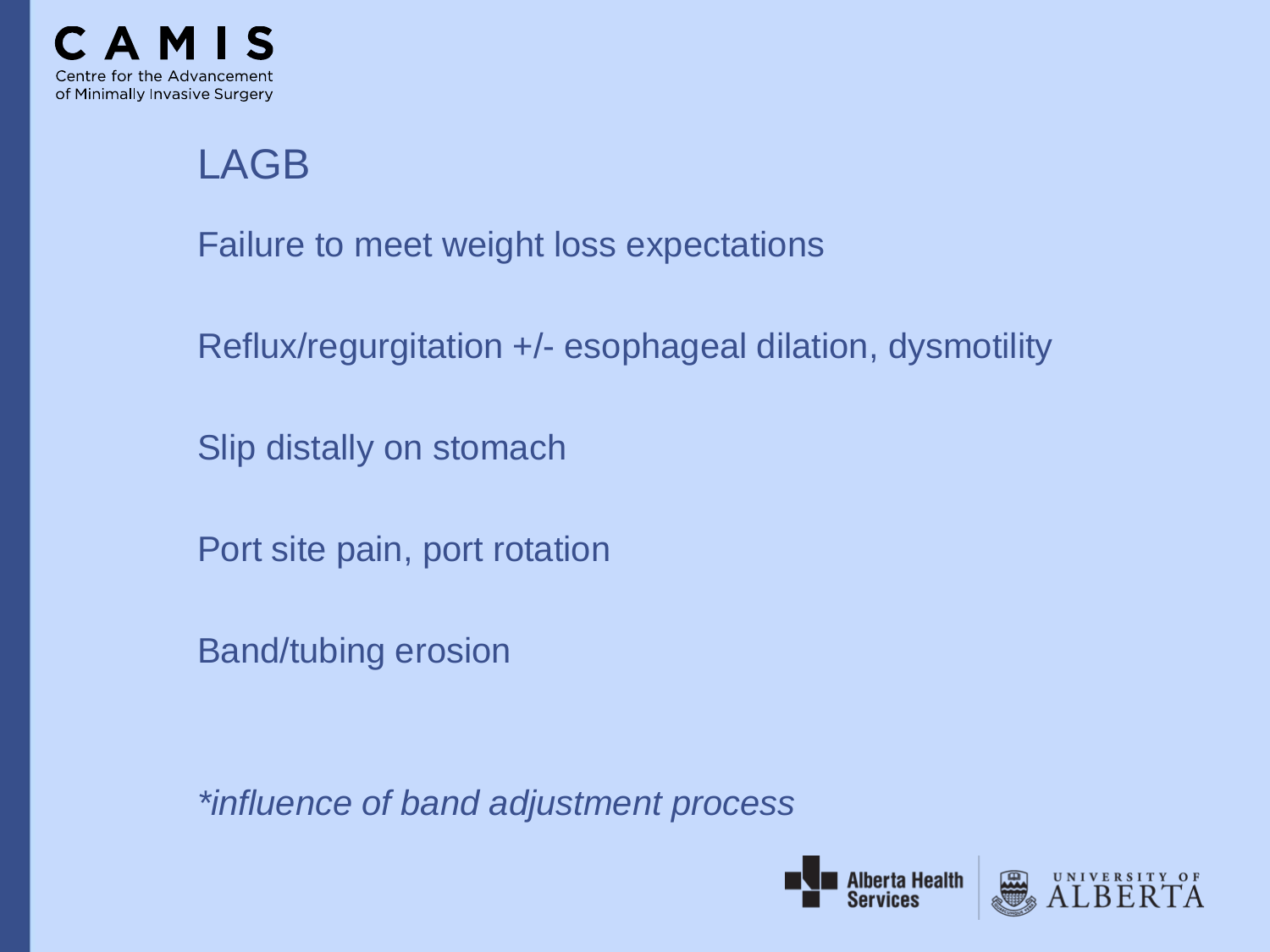

LSG

Reflux syndrome (acid/non-acid)

Failure to meet weight loss expectations

Sleeve stenosis/angulation